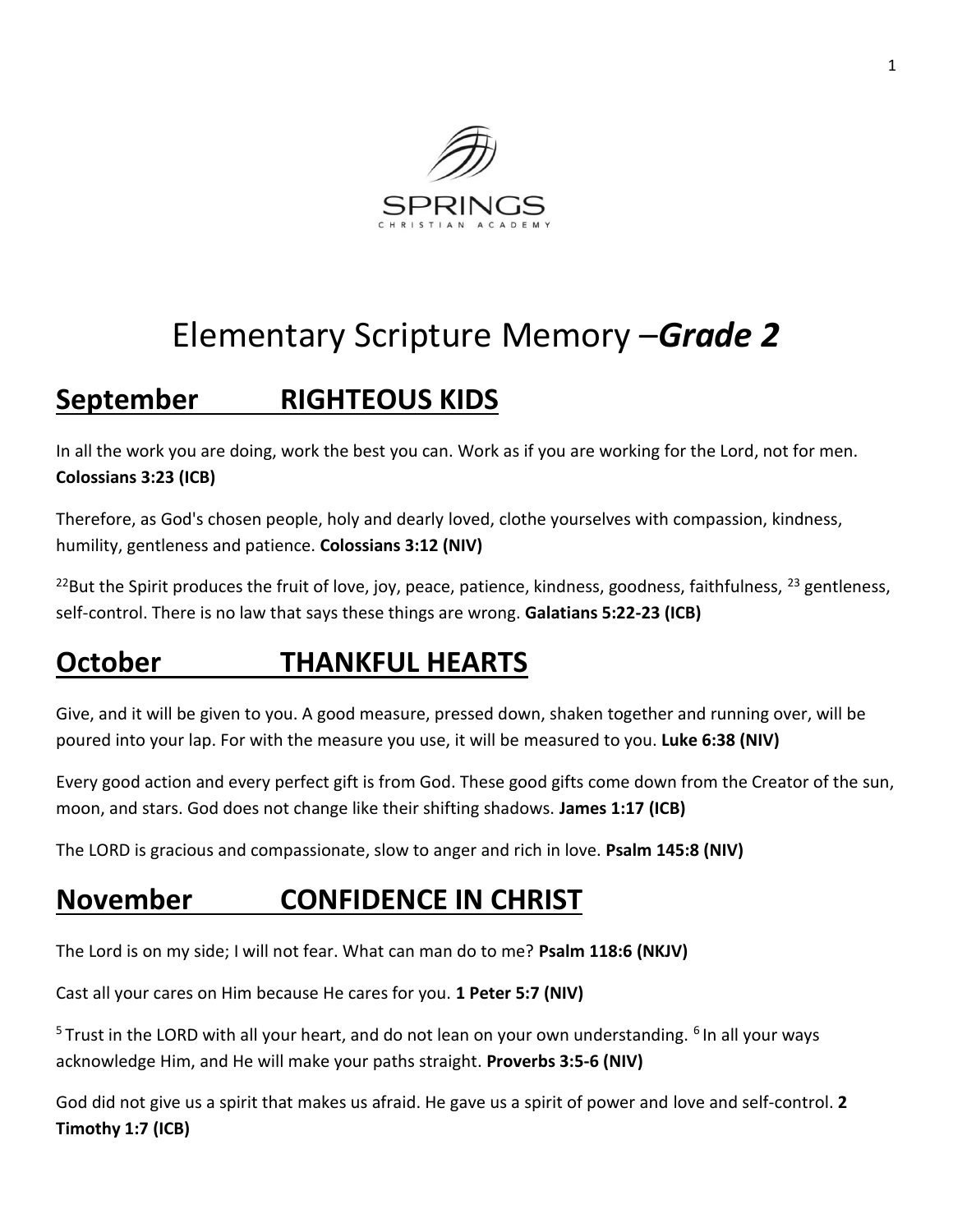## **December JESUS, GOD'S GIFT TO THE WORLD**

Today in the town of David a Saviour has been born to you; He is the Messiah, the Lord. **Luke 2:11 (NIV)**

This will be a sign to you: You will find a baby wrapped in cloths and lying in a manger. **Luke 2:12 (NIV)**

 $13$  Suddenly a great company of the heavenly host appeared with the angel, praising God and saying,  $14$  "Glory to God in the highest heaven, and on earth peace to those on whom His favour rests." **Luke 2:13-14 (NIV)** 

#### **January WHO YOU ARE IN CHRIST**

I can do all things through Christ who strengthens me. **Philippians 4:13 (NKJV)**

**"**...So no weapon that is used against you will defeat you. You will show that those who speak against you are wrong. These are the good things my servants receive. Their victory comes from me, " says the Lord. **Isaiah 54:17 (ICB)** 

You, dear children, are from God and have overcome them, because the One who is in you is greater than the one who is in the world. **1 John 4:4 (NIV)**

#### **February LAF - LOVE, ACCEPT, FORGIVE**

<sup>34</sup> A new commandment I give to you, that you love one another; as I have loved you, that you also love one another. <sup>35</sup>By this all will know that you are My disciples, if you have love for one another. **John 13:34-35 (NKJV)**

 $4$  Love is patient, love is kind. It does not envy, it does not boast, it is not proud. <sup>5</sup> It does not dishonour others, it is not self-seeking, it is not easily angered, it keeps no record of wrongs. <sup>6</sup> Love does not delight in evil but rejoices with the truth. **1 Corinthians 13:4-6 (NIV)**

#### **March RENEWING THE MIND**

<sup>20</sup> My son, pay attention to what I say; turn your ear to My words. <sup>21</sup> Do not let them out of your sight, Keep them within your heart; <sup>22</sup> for they are life to those who find them and health to one's whole body. **Proverbs 4:20-22 (NIV)**

<sup>2</sup> Praise the LORD, O my soul, and forget not all His benefits;  $3$  who forgives all your sins and heals all your diseases, <sup>4</sup> who redeems your life from the pit and crowns you with love and compassion, <sup>5</sup> who satisfies your desires with good thing. **Psalm 103:2-5 (NIV)** 

He heals the broken hearted. He bandages their wounds. **Psalm 147:3 (ICB)**